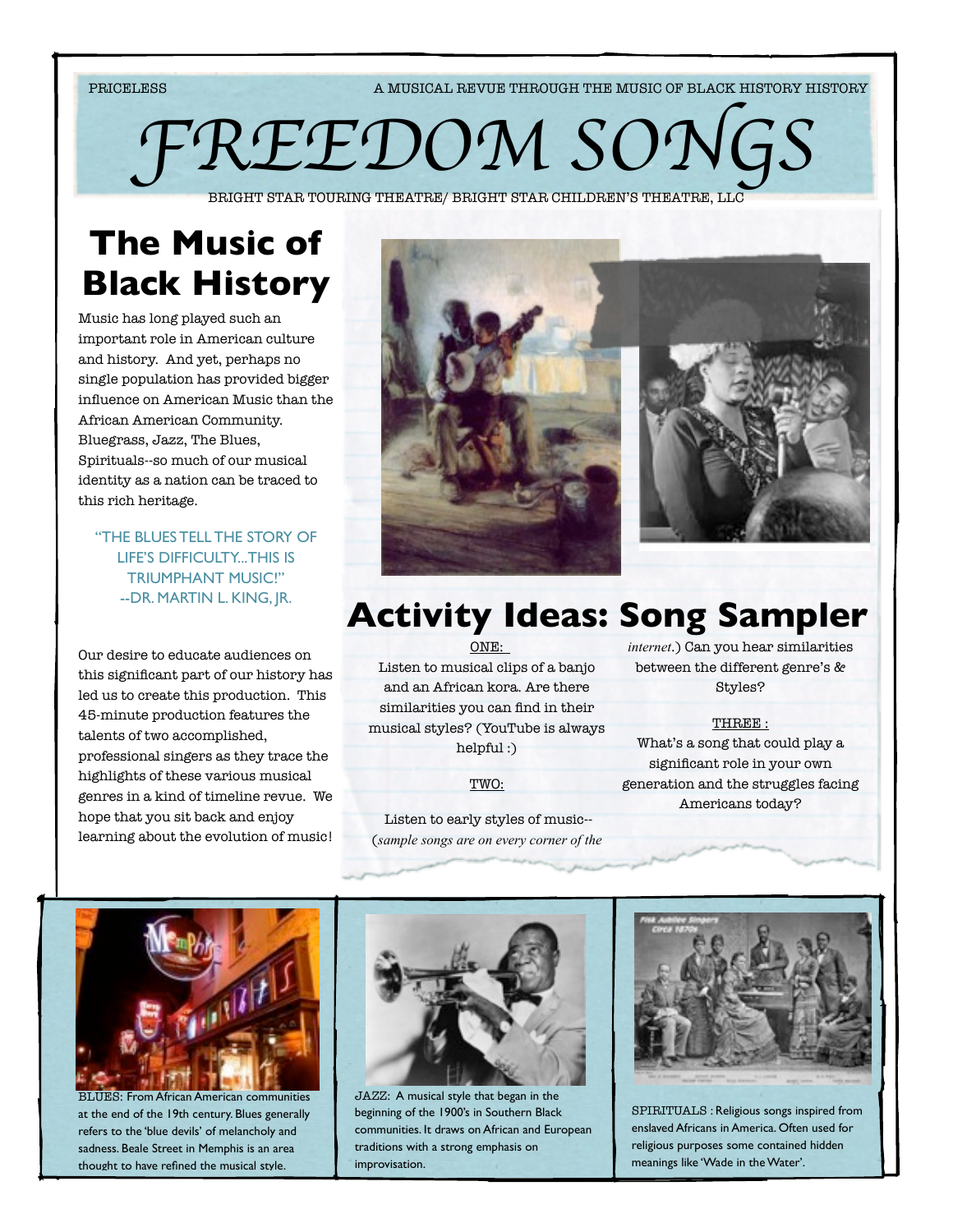### **FUN FACTS**



**Marvin Gaye:** Left music for two years to audition for the Detroit Lions Football Team.

**Mamie Smith:** First African-American artist to make a blues record.

**Nat King Cole:** First African American to host a television program, in 1956.

**Ella Fitzgerald:** First African American Woman to win a Grammy.

**Run-DMC:** The first rap group to appear on Rolling Stone or on television!

### **Work Songs: Soundtrack to Labor**



#### WORK SONGS: FROM AFRICAN ROOTS TO SPIRITUAL AND FIELD SONGS

This genre of music grew out of the rhythmic songs that were formed to accompany repetitive work in agricultural and field work. Rooted in 'call and response' and African

### **Musical Genres & Birth Years!**

**Easily linked back to Black Musical styles!** *Not a Complete List, by any means!*

| <b>Early times!</b> |
|---------------------|
| 1900's              |
| 1920's              |
| 1950's              |
| 1960's              |
| 1970's              |
|                     |

song traditions this genre developed in the 17th and 19th centuries. Interestingly, this format of call & response eventually found it's way into spirituals and gospel traditions. Work songs were used by African Americans working on railroad crews and were led by a lead singer whose job was to raise the spirits of those workers and coordinate their work. It not only served to inspire and motivate, but also played a big role in setting a pace for the work. In our production the song, Hoe Emma Hoe, is an example of a work song!

### Activity Idea:

Critical thinking: Why do we often turn to music in times of hardship and struggle, what role does music serve in uniting people in need?

**#'S**

**Ella Fitzgerald Album Sales: (in millions)** 

**40**

**Billie Holiday died at the age of**



**Motown Record Company founded in Detroit:**

**1959**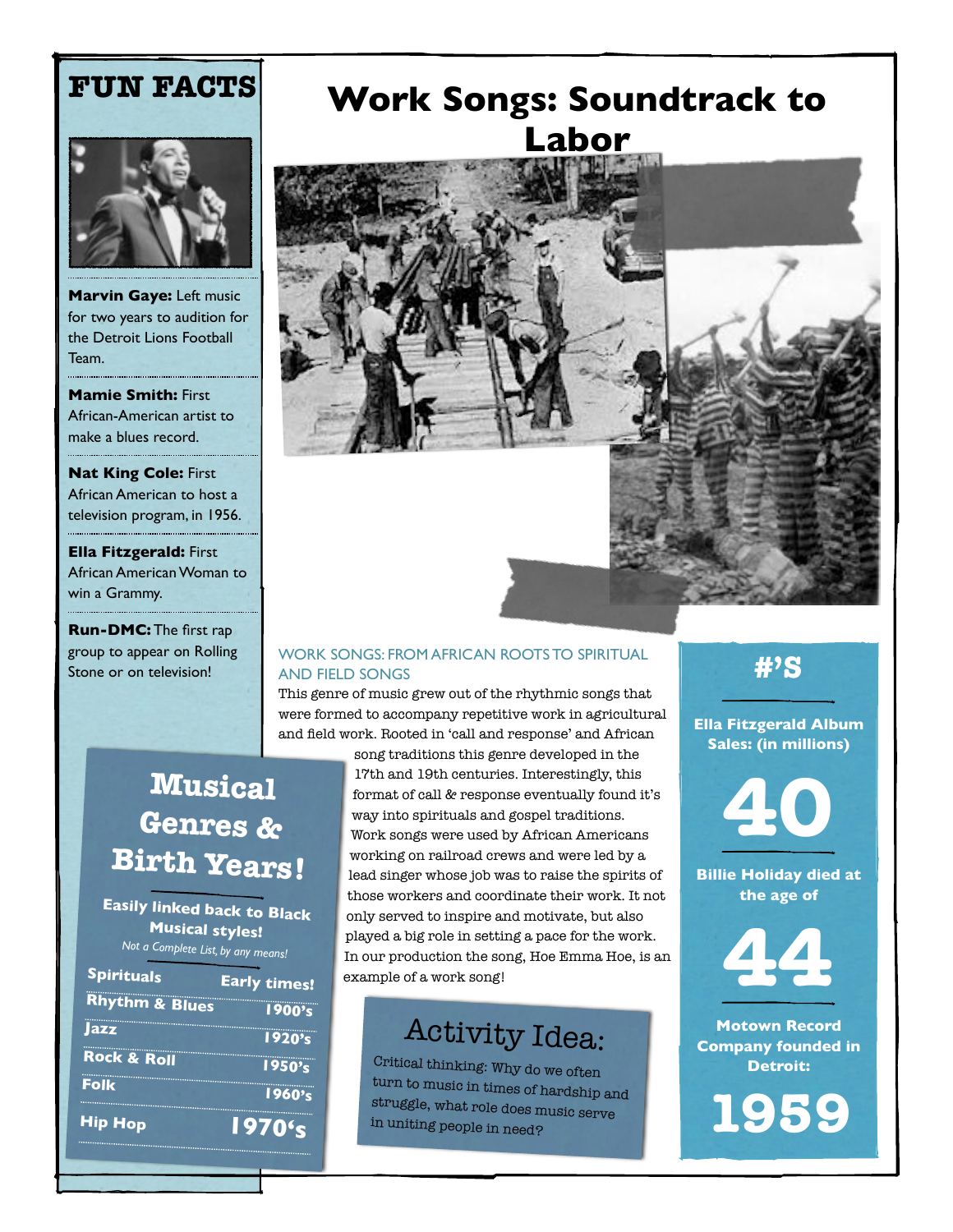### **Music as Protest**

#### **Older Grade Activity**

*• • •* Songs have played significant roles in our history--helping provide soundtracks to the Civil Rights Movement and other periods of struggle. Have your students listen closely to some of the songs from this period and try to decipher the real intent and meaning behind them. Here are some ideas, but please be aware some of them are much more intense then others:

This Little Light of Mine (1920) Adopted as a Civil Rights Anthem.

Times They Are A Changin' (Bob Dylan)

Blowin' in the Wind (Bob Dylan)

We Shall Not Be Moved

Alabama (John Coltrane) This orchestration piece was written following the bombing in Birmingham that killed four young girls.

A Change Is Gonna Come (Sam Cooke)

### **DID YOU KNOW?**



*Did you know that the Banjo-is an instrument that grew out of African roots? Based upon a similar instrument called the 'kora'*

*1520 Sedgwick Ave in The Bronx, is considered to be the birthplace of Hip Hop. In August 1973, the form began at a house party thrown by DJ Kool Herc.*



### **Activity IDEA!**

Did you know that musical instruments can come from anywhere and anything. Dating back to the beginning times of American History- people would often craft musical instruments out of found objects. Are

TEACHERS: DID YOU KNOW?

there things around your classroom that could be repurposed to carry a drum beat or help with another such sound. Consider putting together a band using only found objects--like the early Southern bluegrass groups that would play washboards and jugs. (Have fun and bring ear plugs)



Singer Josephine Baker was offered to lead the American Civil Rights Movement following King's death? She declined. But tirelessly fought against racism, adopting 12 multiethnic orphans--whom she referred to as the 'rainbow tribe!'



Ella Fitzgerald won a contest to perform at the Apollo Theatre (1934) and had decided to dance for her routine. When an amazing dance duo closed the act she grew incredibly nervous and at the last minute opted to sing. Two years later she recorded her 1st album.

**In 1942, Billboard started a separate list of hit records by African-American musicians <sup>c</sup> <sup>a</sup> <sup>l</sup> <sup>l</sup> <sup>e</sup> d t <sup>h</sup> e H <sup>a</sup> rl <sup>e</sup> m H <sup>i</sup> <sup>t</sup> Parade. In 1945, it was changed to 'Race Records.' And in 1949, changed to 'Rhythm and Blues Records'**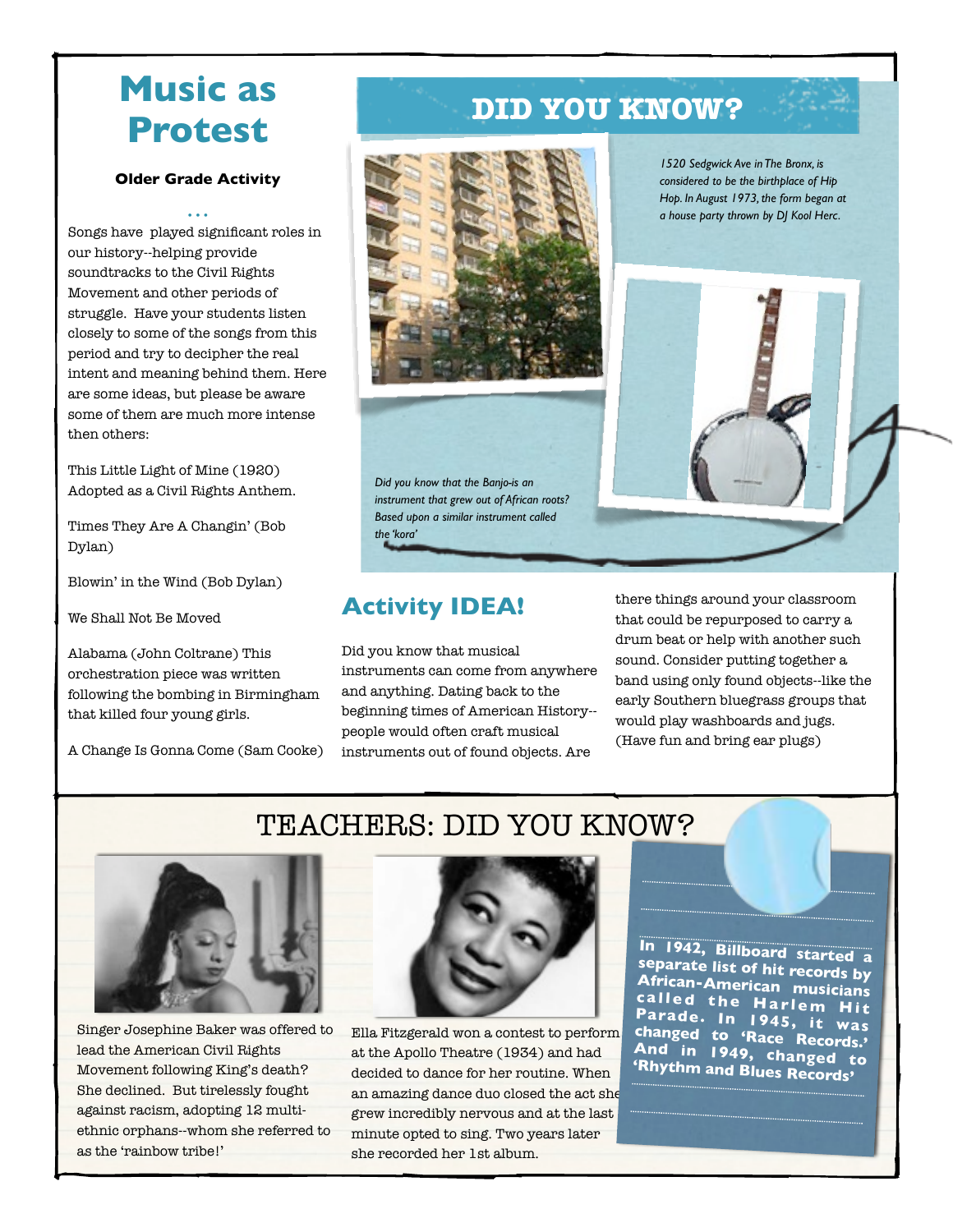# **Select Songs from the Show!**

THIS SHOW FEATURES SONGS THAT CREATE A KIND OF TIMELINE OF THE AFRICAN AMERICAN EXPERIENCE THROUGH MUSIC. PLEASE NOTE THAT OUR SHOWS EVOLVE EACH YEAR WITH THE STRENGTHS OF OUR PERFORMERS SO NOT ALL OF THESE SONGS MAY BE IN THE VERSION OF THE SHOW YOU'LL BE SEEING.

*• • •*

#### **Yes We Want Our Freedom:** Song

popular during the American Civil Rights Struggle by Cleo Kennedy & Carlton Reese.

**Funga Alafia**: This West African welcome song--essentially means 'You are welcome with open arms!' It's still sung today!

**Hoe Emma Hoe:** Traditional call and response work song. Songs like this were used to regulate the pace of work.

**Wade in the Water:** First published in 1901. This song was a supposed favorite of Harriet Tubman and is rumored to contain advice for escaping slaves.

**Steal Away:** Published in 1862 and composed by a man named Wallace Willis, this song is a Gospel standard.

**Swing Low, Sweet Chariot:** This song earned a reputation as an Abolition song with the Jordan River in the lyrics--said to refer to the Ohio River (or the separation of slave and free states). It made a resurgence in the 1960's as a song of the Civil Rights Movement and was even sung at Woodstock in 1969 by Joan Baez.

#### **Didn't my Lord Deliver Daniel:** This

song relates the American slave experience to the Hebrew slaves of ancient Egypt. It's lyrics offer hope to the enslaved people of America.

**Follow the Drinking Gourd:** This song is considered a 'Map Song' as it's brimming with hidden meanings, encouraging slaves to follow the North Star towards Freedom. In the song, The Drinking Gourd, refers to the Big Dipper.

#### **Nobody Knows the Trouble I've**

**Seen:** Spiritual in classification, this song was later recored by Louis Armstrong, Marian Anderson and others.

**Beale Street Blues:** This song was composed in 1916 by W.C. Handy. Beale Street has a history as the main entertainment area for the African American community in Memphis, Tennessee. It was popularized after appearing in a 1919 musical revue on Broadway.

**The Maple Leaf Rag:** Copyright registered in 1899! This early Ragtime composition was written by Scott Joplin and became the model for Ragtime Music. It earned Joplin the nickname, 'King of Ragtime.'

**The Entertainer:** 1902 classic Ragtime hit written by Scott Joplin. This song returned to the charts in 1973 when it was used as the theme for the movie The Sting.

**Yankee Doodle Dandy**:Written in 1904 for the George Cohan Broadway musical Little Johnny.

**Easy Living:** This is a 1937 Jazz Standard.

**Summertime:** 1935 George Gershwin song from the opera Porgy and Bess. Gershwin began working on the song in 1933--attempting to create his own spiritual style.

**Good Golly, Miss. Molly:** 1958 hit recorded by Little Richard--inspired by a phrase he had heard by a Southern DJ.

**Oh Freedom:** Post Civil War freedom song, popularized during the Civil Rights Struggle.

#### **Ain't Gonna Let Nobody Turn Me**

**Around:** Traditional song used by the Civil Rights Movement in Albany, GA.

**We Shall Not be Moved**: This traditional American Folk Song was adapted in the 1930's for activists working towards Civil Rights.

**We Shall Overcome:** Adopted from an early gospel song, this song became the anthem of the Civil Rights Movement from 1955-1968. This song of struggle has since been used all over the world.

Other songs mentioned in the show:

**The Great Pretender:** First Recorded in 1955 by The Platters.

**Cupid:** 1961 Hit single written by Sam Cooke

**R-E-S-P-E-C-T:** First recorded in 1965 by Otis Redding the song is best known for it's Aretha Franklin hit!

**ABC, 123:** 1970 hit by Jackson Five

**All the Single Ladies:** Beyonce hit released in 2008.